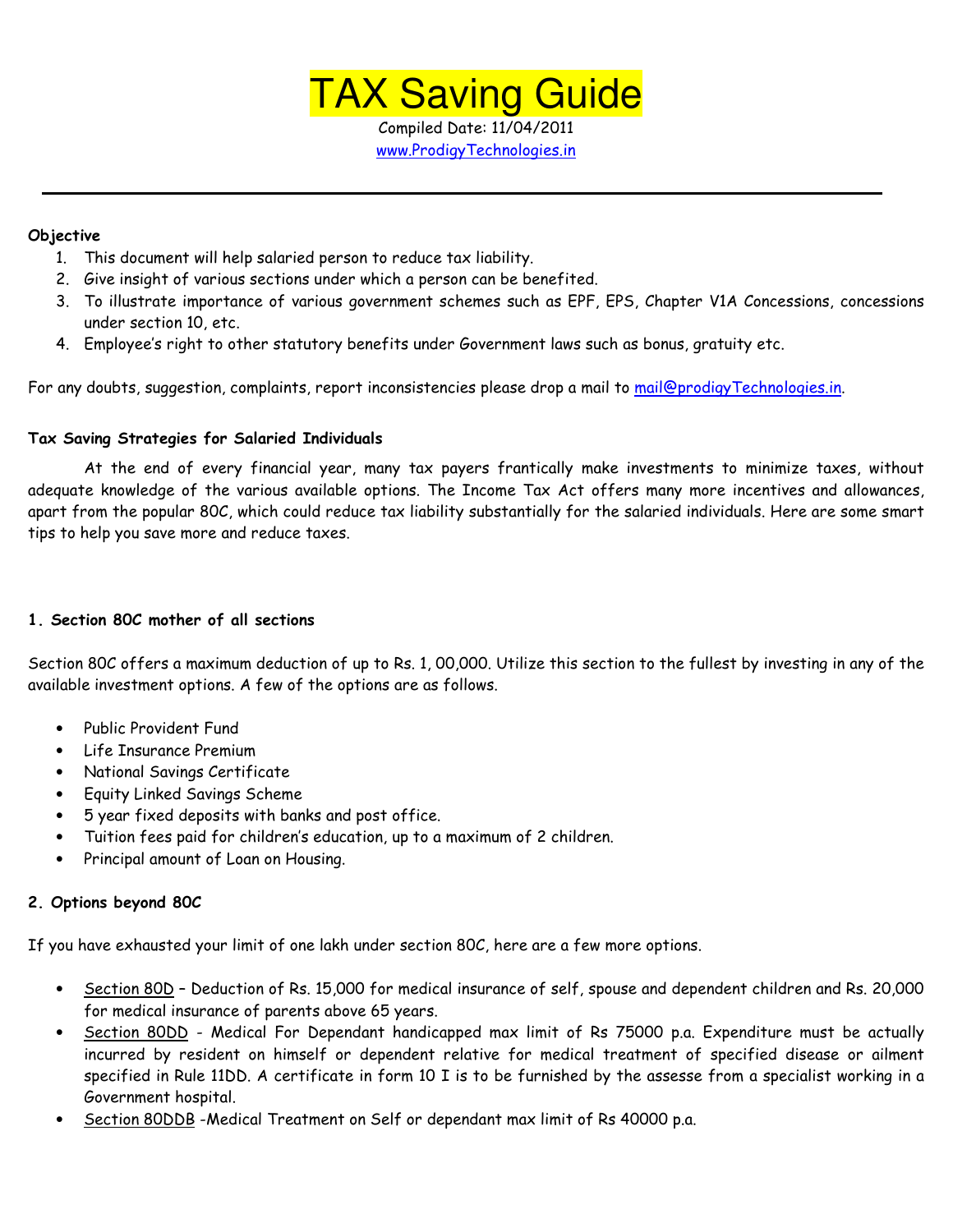- Section 80E For Higher Education (Only Interest Paid Exempted) by self or spouse or children of the assessee.
- Section 80CCF Deduction of Rs 20,000, in addition to the Rs 1 lakh under 80C, for investments in notified infrastructure bonds.
- Section 80G Donations to specified funds or charitable institutions.
- Section 80U On Physical Disability for Self max limit Rs 75000 p.a.
- Section 24 -Interest On Home Loan max limit Rs 150000. The principal component of your loan, is included under Section 80c, offering a deduction up to Rs. 1, 00,000. The interest portion offers a deduction up to Rs. 1, 50,000 separately under Section 24.

## 3. House Rent Allowance

Are you paying rent, yet not receiving any HRA from your company? Insist your employer on HRA. If HRA forms part of your salary, then the minimum of the following three is available as exemption.

The least of the following could be claimed under Section 80GG of chapter VIA.

- The actual HRA received from your employer
- The actual rent paid by you for the house, minus 10% of your salary (this includes basic + dearness allowance, if any)
- 50% of your basic salary (for a metro) or 40% of your basic salary (for non-metro).

# So Insist on HRA in your salary structure.

# 4. Leave Travel Allowance

Use your Leave Travel Allowance for your holidays, which is available twice in a block of four years. In case you have been unable to claim the benefit in a particular 4 year block, you could now carry forward one journey to the succeeding block and claim it in the first calendar year of that block. Thus, you may be eligible for three exemptions in that block.

You can receive LTA as either reimbursement or allowance.

Reimbursement - In case of LTA as reimbursement, it is not taxable. Let's say your company offers an LTA of Rs 50,000. For proof of travel, you produce an air ticket of Rs 10,000. In such a case, you can claim only Rs 10,000 as LTA and it will be exempt from tax.

Allowance - If you do not submit any proof of travel, you will get your LTA but will have to pay tax on it. If you produce proof of travel, it will not be taxable to the extent your proof of travel is covered. Let's say you are entitled to Rs 50,000 as LTA as part of your salary. Since you produced proof of travel as Rs 10,000, you will not be taxed on this amount. However you will be taxed on the net Rs 40,000 as per your income tax slab rate.

LTA is not a fringe benefit as the latter are benefits that are usually enjoyed collectively by the employees and cannot be attributed to individual employees.

So Insist on LTA in your salary structure.

# 5. Section 10

Following incomes are exempted from salary and are not considered while taxation.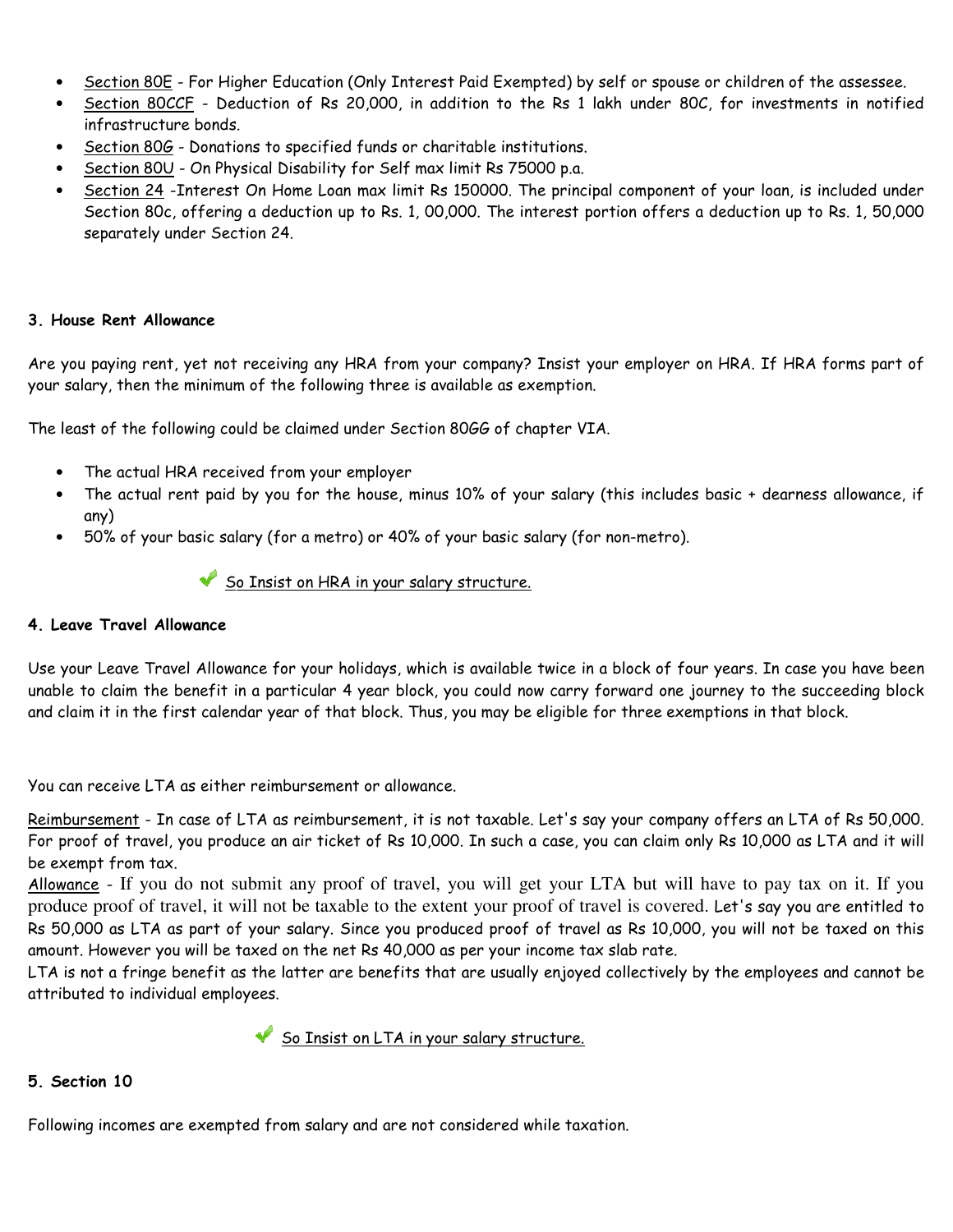| <b>Section</b>      | Nature of Income                                                                                                                                                                   | Exemption limit, if any                                                       |
|---------------------|------------------------------------------------------------------------------------------------------------------------------------------------------------------------------------|-------------------------------------------------------------------------------|
| 10(1)               | Agricultural income                                                                                                                                                                |                                                                               |
| 10(2)               | Share from income of HUF                                                                                                                                                           |                                                                               |
| 10(10D)             | Receipts from life InsurancePolicy                                                                                                                                                 |                                                                               |
| 10(16)              | Scholarships to meet cost of education                                                                                                                                             |                                                                               |
| 10(17A)             | Awards and rewards                                                                                                                                                                 |                                                                               |
|                     | Central/State<br>from<br>(i)<br>awards<br>by<br>Government                                                                                                                         |                                                                               |
|                     | (ii) from approved awards by others                                                                                                                                                |                                                                               |
|                     | (iii) Approved rewards from Central &<br><b>State Governments</b>                                                                                                                  |                                                                               |
| 10(32)              | Minor's income clubbed with individual                                                                                                                                             | Upto Rs. 1,500/-                                                              |
| 10(15)(i)(iib)(iic) | Interest, premium on redemption or other<br>payments from notified securities, bonds,<br>Capital investment bonds, Relief bonds<br>etc.                                            | To the extent mentioned in<br>notification                                    |
| 10(15)(iv)(h)       | Income from interest payable by a Public<br>Sector Company on notified bonds or<br>debentures                                                                                      |                                                                               |
| 10(15)(iv)(i)       | Interest payable by Government on<br>deposits made by employees of Central or<br>State Government or Public Sector<br>Company ofmoney due on retirement<br>under a notified scheme |                                                                               |
| 10(15)(vi)          | Interest on notified Gold Deposit bonds                                                                                                                                            |                                                                               |
| 10(15)(vii)         | Interest on notified bonds of local<br>authorities                                                                                                                                 |                                                                               |
| 10(5)               | Leave Travel assistance/ concession                                                                                                                                                | Not to exceed the amount<br>payable by Central Government<br>to its employees |
| 10(7)               | the<br>Allowances<br>and<br>perquisites<br>by<br>to citizens of India for<br>government<br>services abroad                                                                         |                                                                               |
| 10(10)              | Death-cum-retirement Gratuity-                                                                                                                                                     |                                                                               |
|                     | (i) from Government                                                                                                                                                                |                                                                               |
|                     | (ii) Under payment of Gratuity Act 1972                                                                                                                                            | Amount as per Sub-sections (2),<br>$(3)$ and $(4)$ of the Act.                |
|                     | (iii) Any other                                                                                                                                                                    | Upto one-half months salary for<br>each year of completed service.            |
| 10(10A)             | Commutation of Pension-                                                                                                                                                            |                                                                               |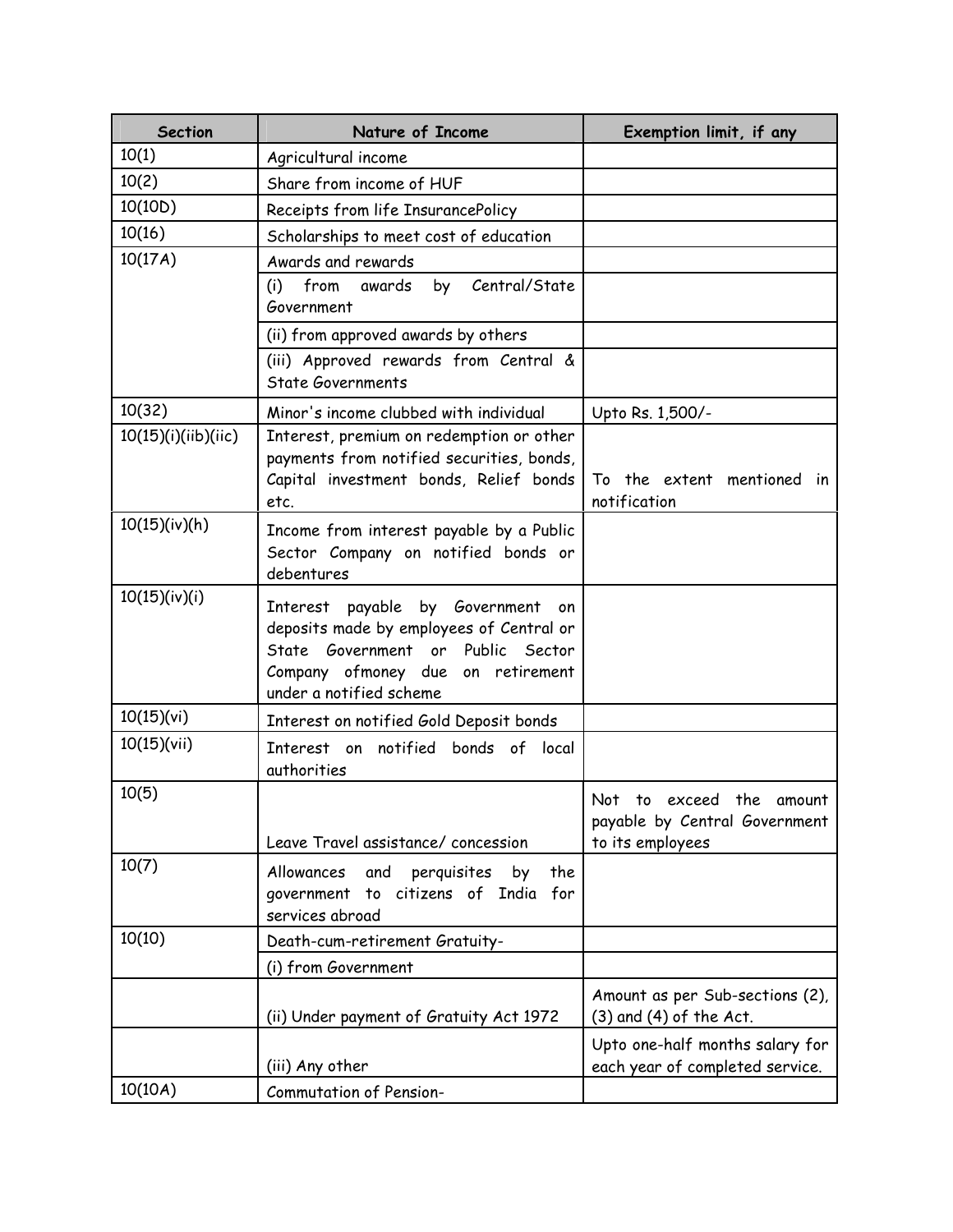|          | (i)<br>from<br>statutory<br>government,<br>Corporation etc.                                                                                                                                                                                                                                                                                               |                                                                                                                                    |
|----------|-----------------------------------------------------------------------------------------------------------------------------------------------------------------------------------------------------------------------------------------------------------------------------------------------------------------------------------------------------------|------------------------------------------------------------------------------------------------------------------------------------|
|          | (ii) from other employers                                                                                                                                                                                                                                                                                                                                 | Subject to limit                                                                                                                   |
|          | (iii) from fund set up by LIC u/s<br>10(23AAB)                                                                                                                                                                                                                                                                                                            |                                                                                                                                    |
| 10(10AA) | Encashment of unutilised earned leave                                                                                                                                                                                                                                                                                                                     |                                                                                                                                    |
|          | (i) from Central or State government                                                                                                                                                                                                                                                                                                                      |                                                                                                                                    |
|          | (ii) from other employers                                                                                                                                                                                                                                                                                                                                 | Upto an amount equal to 10<br>months salary or Rs. 1,35,360/-<br>which ever is less                                                |
| 10(10B)  | Retrenchment compensation                                                                                                                                                                                                                                                                                                                                 | u/s.<br>25F(b)<br>Amount<br>of -<br>Industrial Dispute Act 1947 or<br>the amount notified by the<br>government, whichever is less. |
| 10(10C)  | Amount received on voluntary retirement<br>or termination of service or voluntary<br>separation under the schemes prepared as<br>Rule 2BA from public sector<br>per<br>companies, statutory authorities, local<br>Indian<br>authorities,<br>Institute<br>of<br>Technology, specified institutes<br>of <sub>1</sub><br>management or under any scheme of a | Amount as per the Scheme<br>subject to maximum of Rs. 5                                                                            |
| 10(11)   | company or Co-operative Society<br>Payment under Provident Fund Act 1925<br>or other notified funds of Central<br>Government                                                                                                                                                                                                                              | lakh                                                                                                                               |
| 10(12)   | Payment under recognised provident funds                                                                                                                                                                                                                                                                                                                  | To the extent provided in rule 8<br>of Part A of Fourth Schedule                                                                   |
| 10(13)   | Payment from approved Superannuation<br>Fund                                                                                                                                                                                                                                                                                                              |                                                                                                                                    |
| 10(14)   | Prescribed [See Rule 2BB (1)] special<br>or benefits<br>allowances<br>specifically<br>granted to meet expenses<br>wholly<br>necessarily and exclusively incurred in the<br>performance of duties                                                                                                                                                          | Rs 800 per month.                                                                                                                  |
| 10(18)   | including family pension<br>Pension<br>of<br>recipients of notified gallantry awards                                                                                                                                                                                                                                                                      |                                                                                                                                    |

# 6. Salary Restructuring

Restructuring your salary may not always be possible. But here are some tips to reduce your tax liability. Below mentioned tax saving options are illustrated in section 17 under tax free perquisites.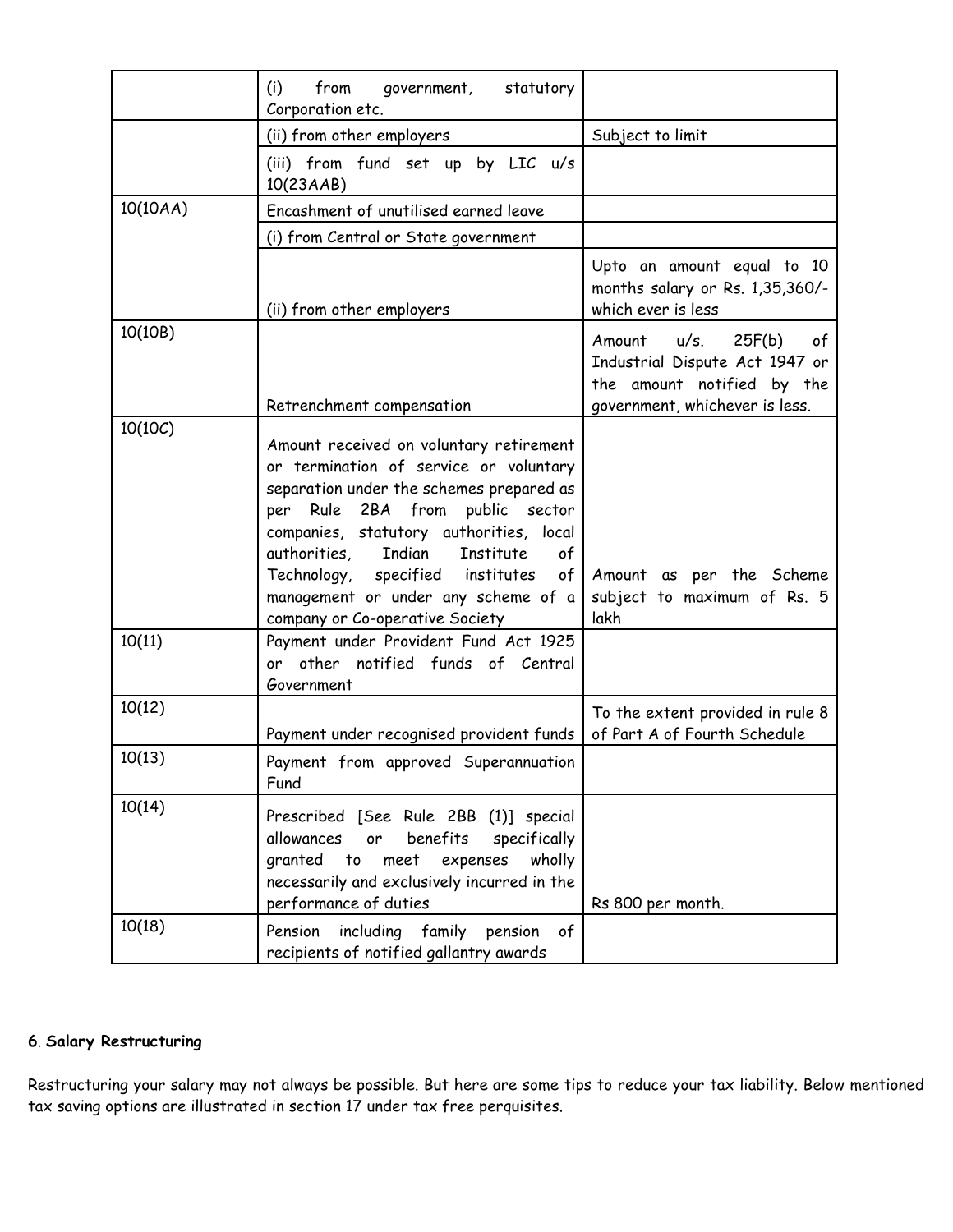- Opt for food coupons instead of lunch allowances, as they are exempt from tax. Please refer section 17(2) of Indian income tax.
- Include medical allowance, transport allowance, education allowance, uniform expenses (if any), and telephone expenses as part of salary. Produce bills of actual expenses incurred for these allowances to reduce tax. Transport allowance upto Rs 800 p.m. and medical allowance upto Rs 1250 p.m. is exempted from tax under section 10. Section 10 discussed in detail below.
- Opt for the company car instead of using your own car, to reduce high perquisite taxation.

Following perquisites are tax free:

- Medical facility
- Medical reimbursement
- Refreshments
- Subsidized Lunch/ Dinner provided by employer
- Facilities For Recreation
- Telephone Bills
- Products at concession rate to employee sold by his/ her employer
- Insurance premium paid by employer
- Loans to employees by given by employer
- Transportation
- **Training**
- House without rent
- Residence Facility to member of Parliament, judges of High Court/ Supreme Court
- Conveyance to member of Parliament, judges of High Court/ Supreme Court
- Contribution of employers to employee's pension, annuity schemes and group insurance

# **One should remember following tips.**

- Give your employer details of loans and tax saving investments before hand, to prevent any excess deduction.
- Check the Form 16 received at the end of each year from your employer thoroughly.
- It is important to start your tax planning well before 31st March, and to file your returns before the 31st of July each year.

# Employees' Pension Scheme 1995 (EPS-95)

An amount equal to 8.33% of Wages is pooled into the EPS from the Employer's contribution subject to a maximum limit of Rs 541 (8.33% of Rs 6500).

## Four situations When Pension can be applied for :

- 1. On superannuation: Age 58 years or More and atleast ten years of service.
- 2. Before superannuation: Age between 50 and 58 years and atleast ten years of service
- 3. Death of the member
- 4. Permanent disability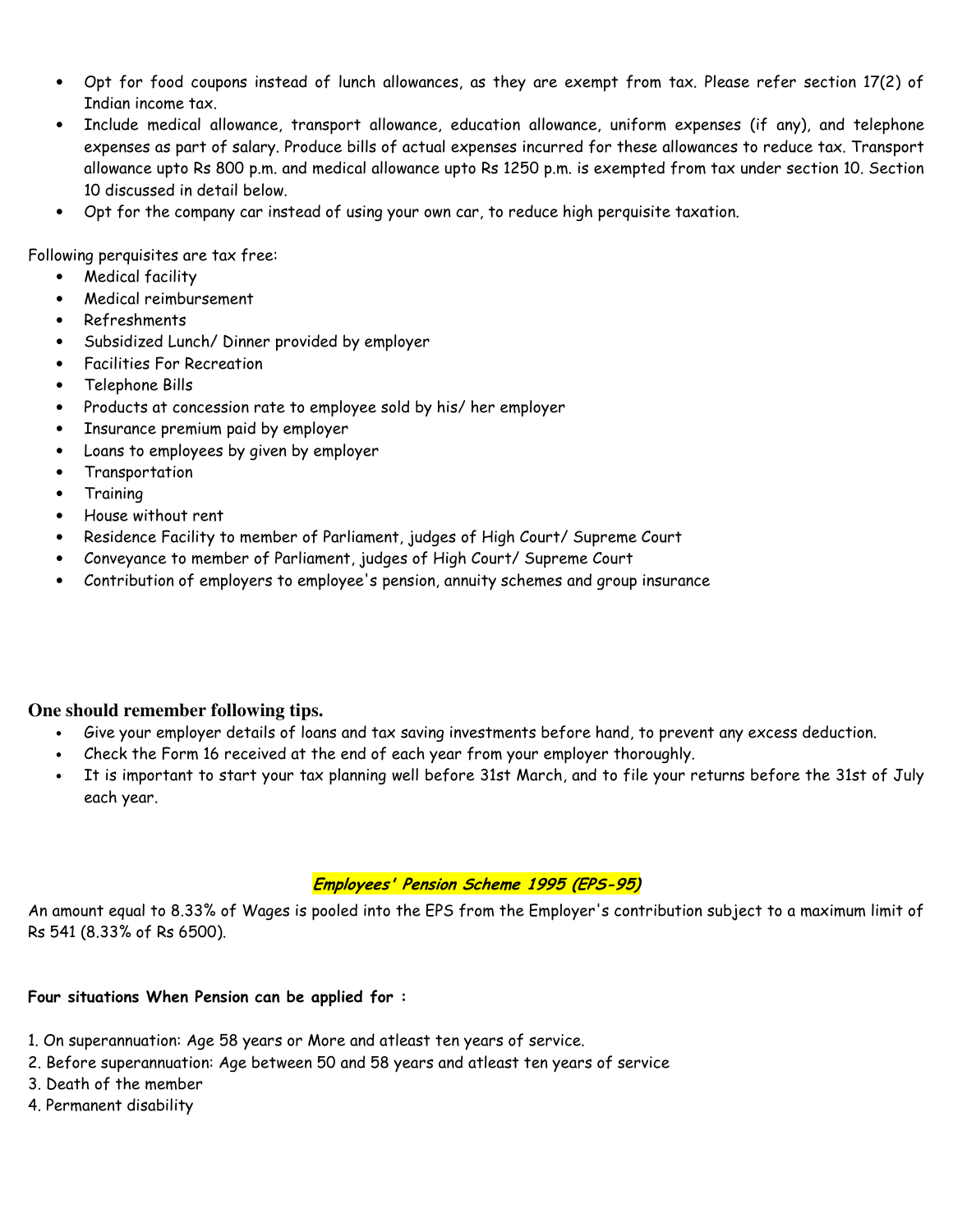## Calculation of Pension Salary

<u>2001 - Andre Stadt Stadt Stadt Stadt Stadt Stadt Stadt Stadt Stadt Stadt Stadt Stadt Stadt Stadt Stadt Stadt </u>

The formula of calculation of pension is

Average Salary X Years of Service (Max 35)

Maximum service for the calculation of service is 35 yrs. i.e. max pension amount will be

 Average Salary 2

The Average Salary here refers is named as *pensionable salary* in the scheme. It is arrived by considering the average contributing salary preceding 12 months from the date of exit. Maximum limit is Rs 6500 per month. Even though you may be drawing Rs.20,000/- as salary per month, your company need to contribute only Rs. 541/- towards pension fund.

Say Mr Sharma has a contribution to PF of Rs 6500, the employer contribution to EPS will be Rs 541 per month. He continued to be under the scheme for say 35 years before retiring at the age of 58.

The total EPS contribution by his employer(s) in his EPS account will be Rs 541\*12\*35=Rs 2,27,220. and his pensionable salary will be Rs 6500/2 = Rs 3,250.

## Two Pension Capitalizing Options are available:

## 1. Commutation:

You can opt for commutation of pension and percentage of commutation. Maximum% of commutation is 33.33%. In this case, the pension will be reduced by 33.33% and you get 100 times of commuted value as lump sum. eg. The commutation will not cease and the original pension will not be restored. If commuted, the pension after commutation will be taken as ORIGINAL Pension for the calculation of lump sum amounts related to Capital Return.

If Mr Sharma opts for commutation then he will receive 33.33 % of 3250 \*100 = Rs 1,08,322 as lump sum. The remaining 66.67% of Rs 3250 = Rs 2,167 will be pensionable salary.

## 2. Capital Return

Three types of Capital Return Options are available: (The Capital Return Amounts are ADDITIONAL to all other usual benefits)

## Option 1

|            | If opted, 10% of pension will be   On Member Pensioner's Death, Rs. 1000 $\times$ 100   Widow  pension  &  2    |  |
|------------|-----------------------------------------------------------------------------------------------------------------|--|
|            | reduced. If original Pension is Rs.   (hundred times of pension) as lump sum will be   Children Pension will be |  |
|            | 1000/-, you get monthly pension of   paid to nominee (Nominee can be anyone including   paid as usual           |  |
| Rs. 900/-. | spouse).                                                                                                        |  |
|            |                                                                                                                 |  |
|            |                                                                                                                 |  |

Option 2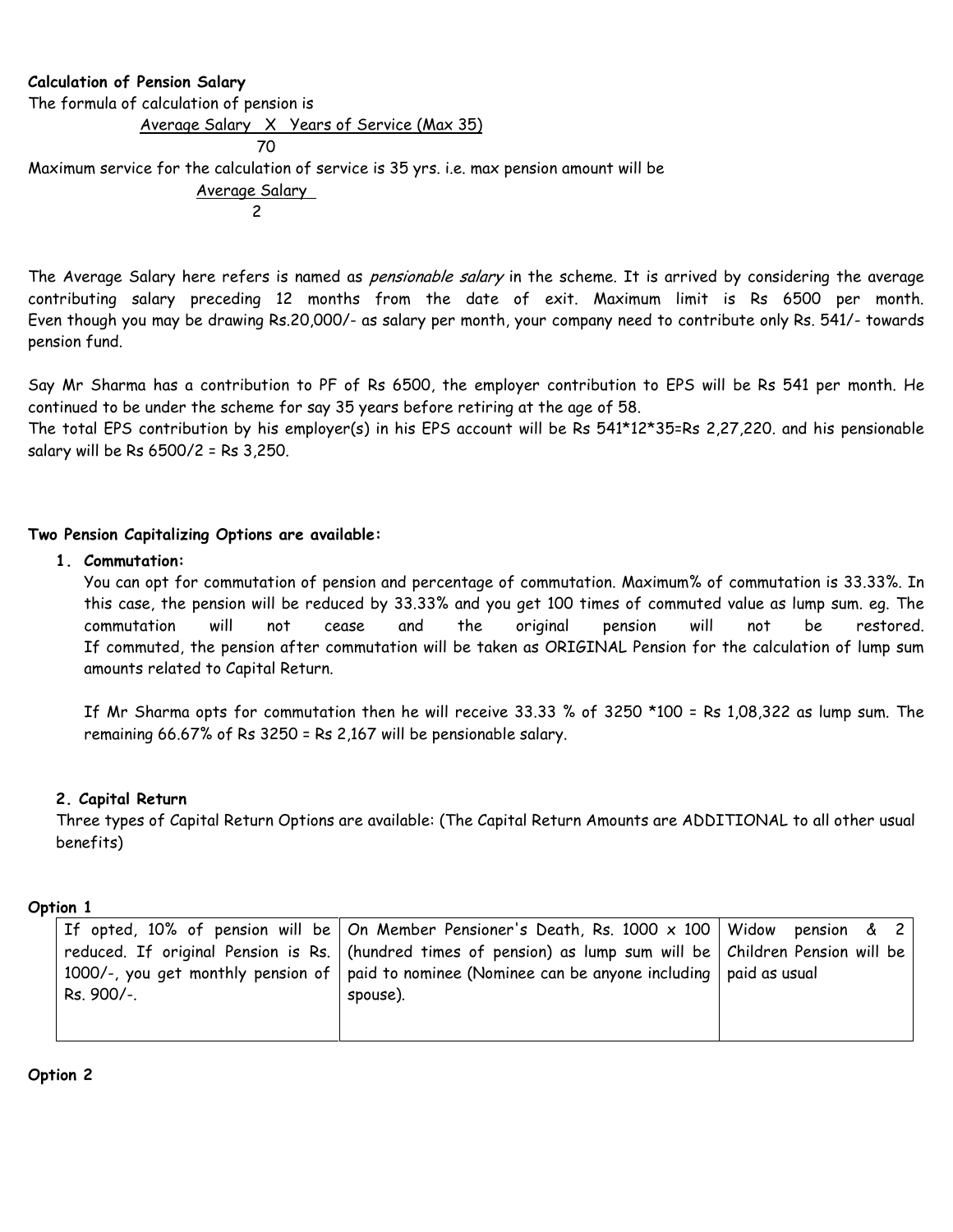|            | If opted, 10% of pension will be   On Member Pensioner's Death, 80% of pension   Widow                             | pension $\&$ 2 |
|------------|--------------------------------------------------------------------------------------------------------------------|----------------|
|            | reduced. If original Pension is Rs.   will be given to Widow additional to her entitled   Children Pension will be |                |
|            | 1000/-, you get monthly pension of   widow pension. and on the death or remarriage of   paid as usual.             |                |
| Rs. 900/-. | widow, Rs. $1000 \times 90$ (ninety times of pension) to                                                           |                |
|            | nominee as lump sum (nominee can not be spouse)                                                                    |                |
|            |                                                                                                                    |                |
|            |                                                                                                                    |                |
|            |                                                                                                                    |                |

#### Option 3

|                                      | If opted, 12.5% of pension will be $\vert$ In case the member dies before 20 years, the $\vert$ Widow pension & 2                                                                                                                                                                                                   |  |
|--------------------------------------|---------------------------------------------------------------------------------------------------------------------------------------------------------------------------------------------------------------------------------------------------------------------------------------------------------------------|--|
|                                      | reduced. If original Pension is Rs.   pension will be paid to his nominee for the   Children Pension will be<br>1000/-, you get monthly pension of   balance period. On attaining this 20 years, Rs.   paid as usual.<br>Rs. 875/-. This amount will be paid   1000 $\times$ 100 (hundred times of pension) will be |  |
| for a fixed period of 20 years only. | given to the member if he is alive, otherwise to<br>his nominee.                                                                                                                                                                                                                                                    |  |

# **Gratuity**

Gratuity payment is a lump sum that your company will pay you as an acknowledgement of your loyalty to the company. Naturally, gratuity becomes payable only after you have spent a certain number of years with the company. You will receive this benefit either at the time of retirement or when you resign from employment.

There are two conditions that must be satisfied in order to be eligible to get the gratuity benefit:

# Conditions

(i) Your organization has a minimum of 10 people on payroll, i.e., at least 10 employees receiving salaries from the organization. Note that people on contract are not considered.

(ii) You have completed at least 5 years with the organization. If an employee dies during the tenure of his employment or if employment terminated due to disablement then the 5-year rule is relaxed. So, even if such employee's period of service is as little as 1 year, he/she will be eligible to receiving gratuity if the first condition is met.

## Calculation

According to the law, the amount payable as gratuity is equivalent of half month's salary for every full year of your employment or Rs. 10 L, whichever is lower. This is the minimum amount payable under the law. Some companies may pay a higher amount. This upper limit depends upon the company's policy.



For example, if you have put in 10 years of service before you resign from the company, you are entitled to the lower amount of:

An amount equal to 5 months' salary or Rs. 10L or more (limit set by company)